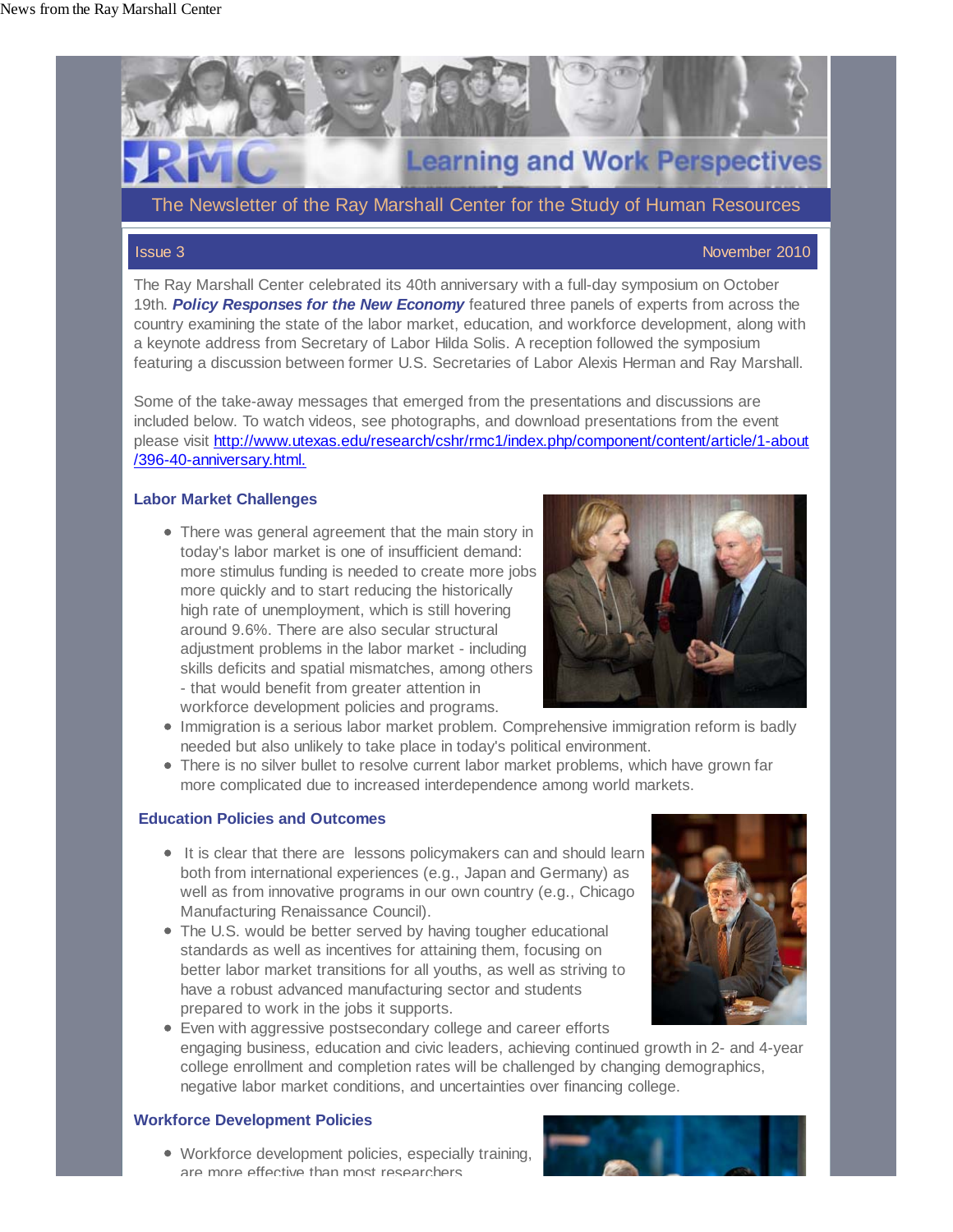are more effective than most researchers, policymakers and the general public give them credit for. In fact, rates of return for training are likely on par with public education and early childhood development programs. There are a number of reasons for this perception of workforce development policies, including the use of



measurement periods that are often too short and the under-attribution of outcomes compared to other investments.

- The U.S. invests far less in labor market policies as a share of GDP than almost all other developed countries. Given the pressures on federal, state and local budgets, this trend is unlikely to change in the near term. Apprenticeship has not garnered the support it requires to reach a much wider audience, despite being effective and highly valued by its employer sponsors and workers alike.
- Early results from the national study of the implementation of the American Reinvestment and Recovery Act (ARRA) indicate that it has led to little change in state and local workforce development systems, though it has led to greater emphasis on training at least in the short run. Most states studied will be unable to sustain their levels of service once ARRA funds have expired.

# **Keynote Address**

U.S. Secretary of Labor Hilda Solis provided the luncheon's keynote address and responded to questions in the LBJ Presidential Library. She reviewed current Labor Department initiatives and cited the needfor better enforcement of workforce safety and health and other labor standards. She indicated her support for comprehensive immigration reform and reauthorization of the Workforce Investment Act, with modifications.



# **An Evening with the Secretaries**

Former Assistant Secretary of Labor Ernest Green (1977-1981) interviewed Secretaries Alexis Herman (1997-2001) and Ray Marshall (1977-1981) about their experiences in leading the Labor Department. The conversation ranged widely - from relationships with Congress, to the need to

strengthen workforce investment boards by linking them to economic development, to the importance of implementation and being able execute policy as well as make it, to reasons why the loan guarantee to Chrysler was successful. Ray Marshall has long served as a good friend and mentor to both Green and Herman. The conversation proved to be a real treat for the audience and a highlight of the day.



# **A Special Thanks to the Sponsors**

AFL-CIO

AT&T

Admiral B.R. Inman, USN (Ret.)

The Annie E. Casey Foundation

CF Foundation, Inc. & Charles B. Knapp